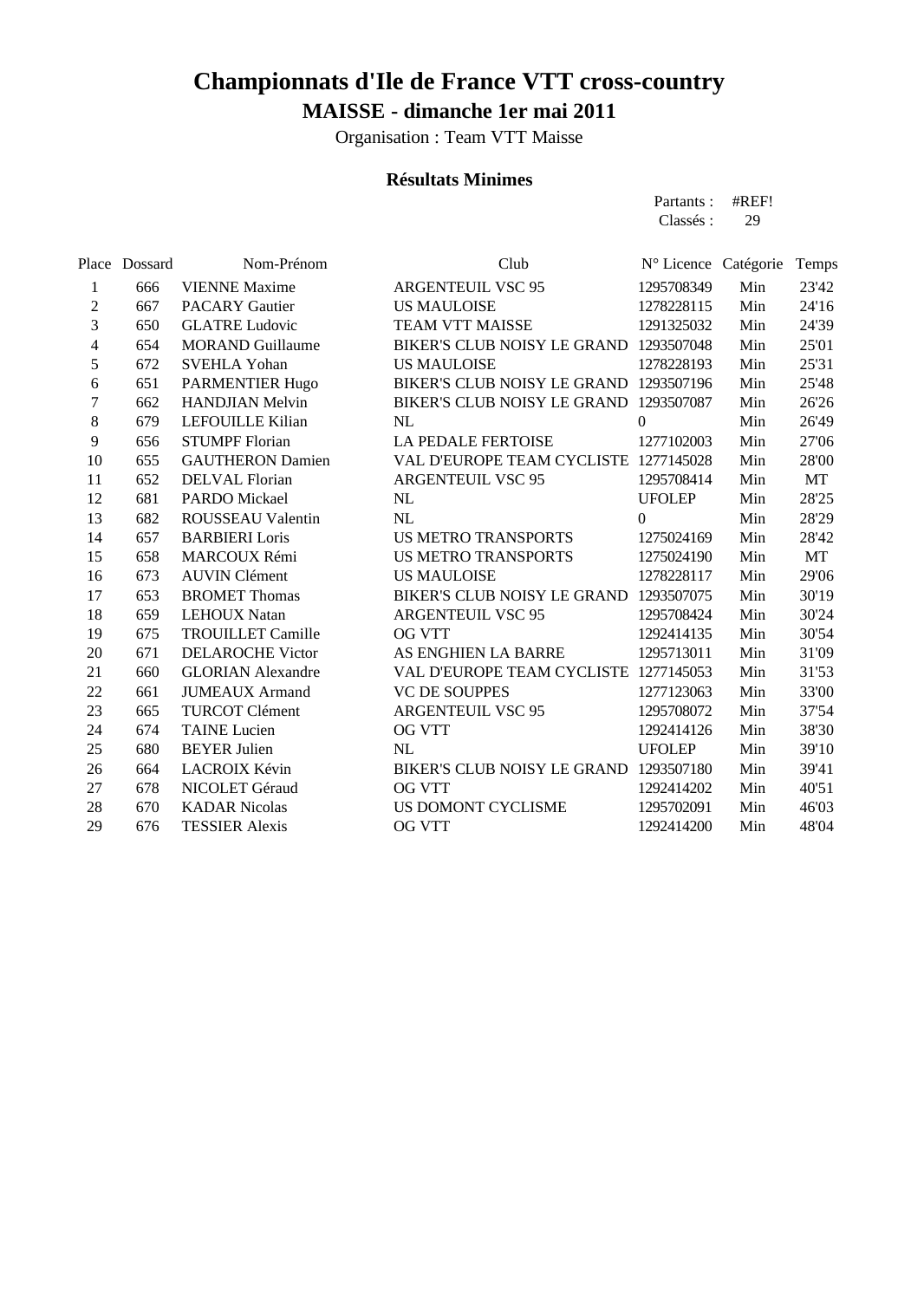Organisation : Team VTT Maisse

#### **Résultats Cadettes**

Partants : #REF!

Partants : #REF!

|     |                       |                                        |            | 4     |                                         |
|-----|-----------------------|----------------------------------------|------------|-------|-----------------------------------------|
|     | Nom-Prénom            | Club                                   |            |       |                                         |
| 502 |                       | <b>ARGENTEUIL VSC 95</b>               | 1295708416 | Cad F | 30'00                                   |
| 503 | <b>DELON</b> Clara    | <b>ARGENTEUIL VSC 95</b>               | 1295708419 | Cad F | 31'26                                   |
| 501 | <b>MACE</b> Charlotte | <b>CS BRETIGNY</b>                     | 1291347113 | Cad F | 33'04                                   |
| 504 | LECQUE Alexandra      | <b>ARGENTEUIL VSC 95</b>               | 1295708422 | Cad F | 37'04                                   |
|     |                       | Place Dossard<br><b>LEBRAS</b> Justine |            |       | Classés :<br>Nº Licence Catégorie Temps |

#### **Résultats Minimes Filles**

|   |               |                         |                                       | Classés :                  | 4     |       |
|---|---------------|-------------------------|---------------------------------------|----------------------------|-------|-------|
|   | Place Dossard | Nom-Prénom              | Club                                  | N° Licence Catégorie Temps |       |       |
|   | 600           | <b>CROQUISON Ellie</b>  | US METRO TRANSPORTS                   | 1275024120                 | Min F | 31'50 |
| 2 | 601           | <b>GARNIER Mélanie</b>  | VAL D'EUROPE TEAM CYCLISTE 1277145030 |                            | Min F | 38'00 |
|   | 604           | <b>VAILLANT</b> Pauline | NL                                    | <b>UFOLEP</b>              | Min F | 39'02 |
| 4 | 603           | <b>SANSON Clara</b>     | ASCO VTT                              | 1845206094                 | Min F | 27'09 |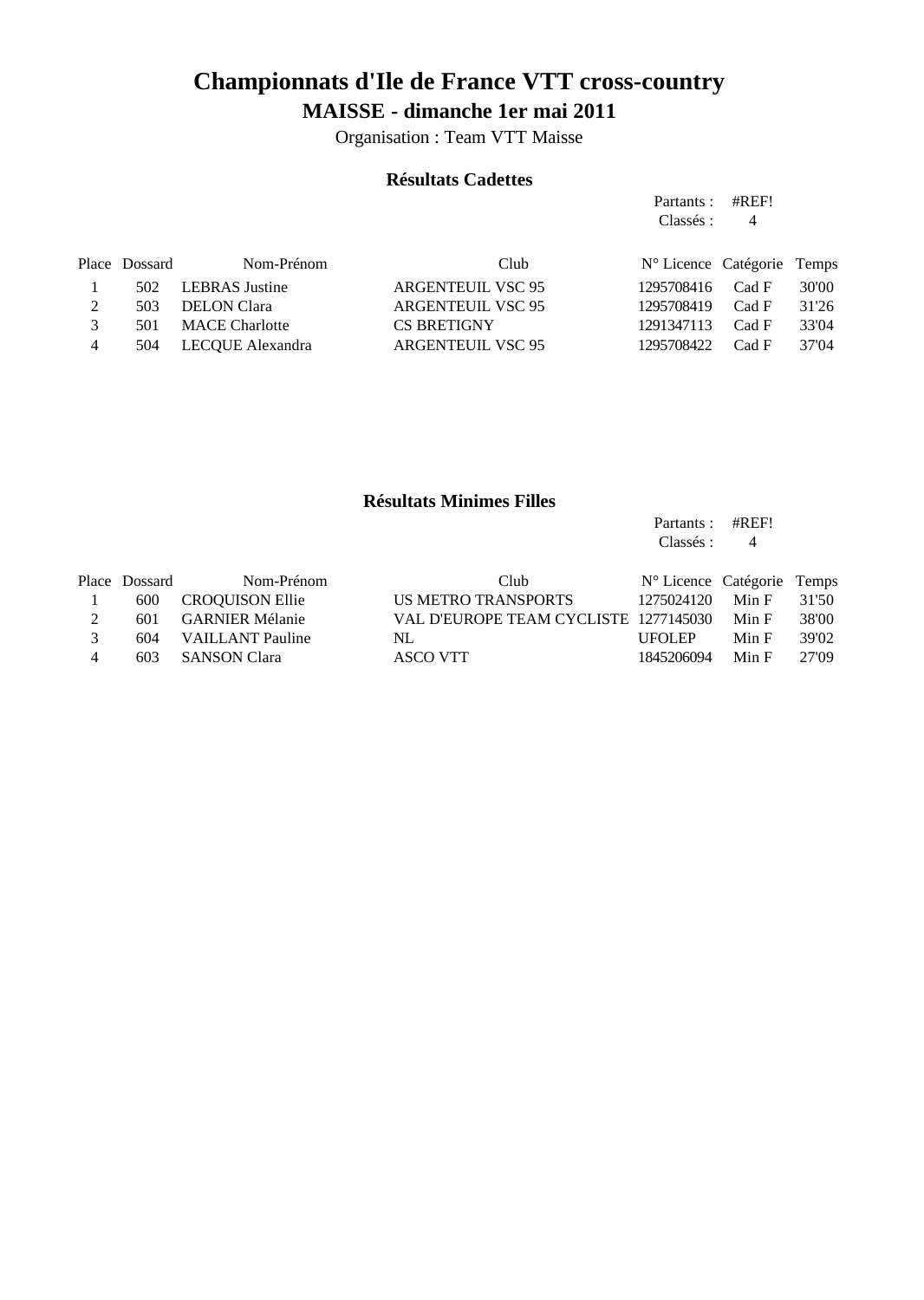SCRATCH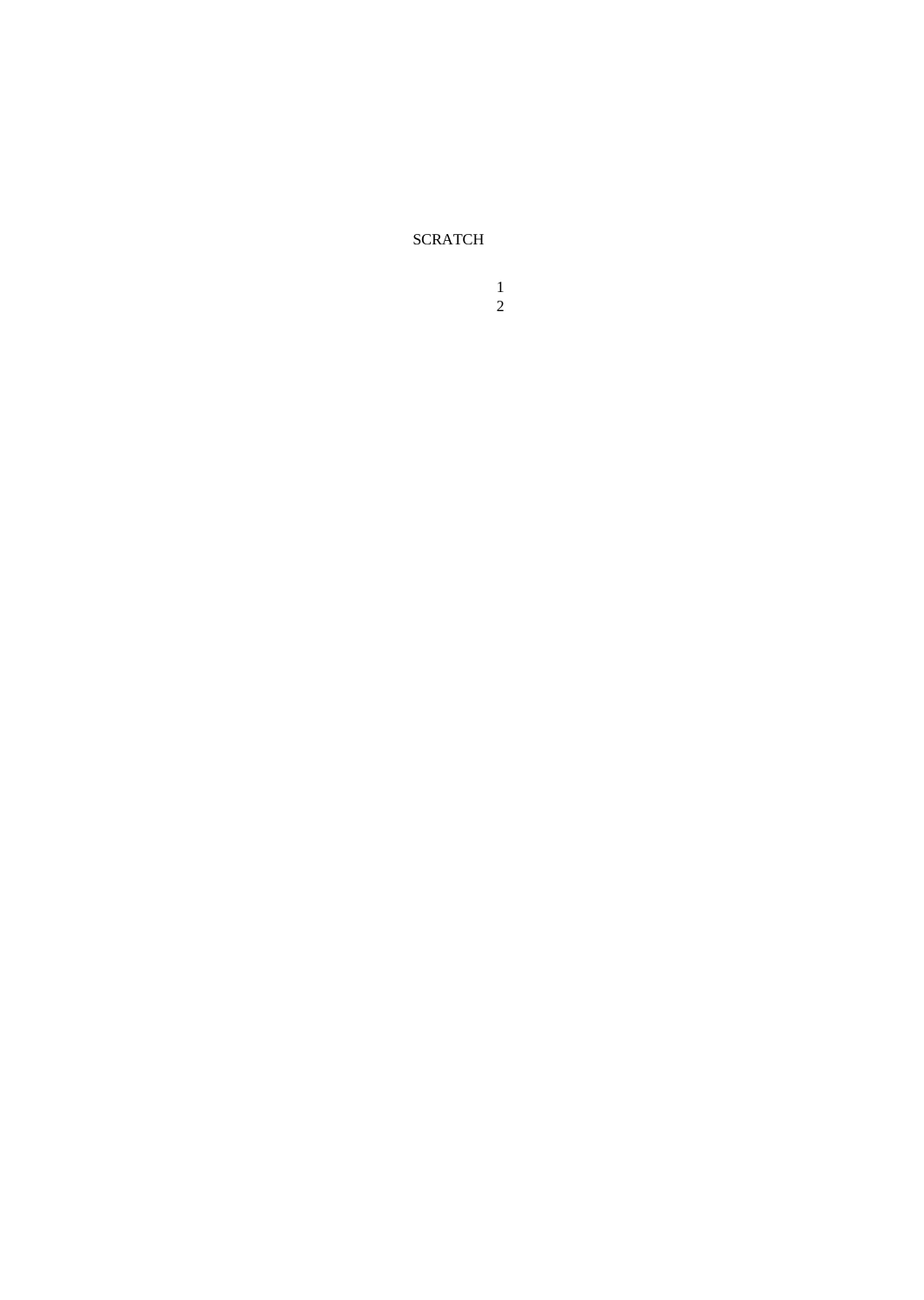Organisation : Team VTT Maisse

### **Résultats Cadets**

|       |         |                           |                             | Partants:     | #REF!     |         |
|-------|---------|---------------------------|-----------------------------|---------------|-----------|---------|
|       |         |                           |                             | Classés :     | 19        |         |
|       |         |                           |                             |               |           |         |
| Place | Dossard | Nom-Prénom                | Club                        | N° Licence    | Catégorie | Temps   |
| 1     | 552     | <b>DUCOS</b> Axel         | US DOMONT CYCLISME          | 1295702089    | Cad       | 41'44   |
| 2     | 553     | <b>JUMEAUX Henry</b>      | <b>VC SULPICIEN</b>         | 1277123036    | Cad       | 43'28   |
| 3     | 565     | <b>BARDONNET Corentin</b> | <b>AC ORSAY</b>             | 1291326004    | Cad       | 45'00   |
| 4     | 555     | PEREIRA PINTO Filipe      | OC VAL D'OISE               | 1295712163    | Cad       | 45'12   |
| 5     | 550     | <b>BRIATTA Hugo</b>       | <b>US METRO TRANSPORTS</b>  | 1275024245    | Cad       | 45'35   |
| 6     | 551     | <b>RAVENEL Benoît</b>     | <b>US METRO TRANSPORTS</b>  | 1275024015    | Cad       | 46'22   |
| 7     | 557     | <b>VIDAL Florian</b>      | <b>ARGENTEUIL VSC 95</b>    | 1295708029    | Cad       | 46'43   |
| 8     | 575     | PARDO Brian               | NL                          | <b>UFOLEP</b> | Cad       | 46'54   |
| 9     | 576     | <b>SUREAU Valentin</b>    | NL                          | <b>UFOLEP</b> | Cad       | 49'18   |
| 10    | 571     | RASTODER Kévin            | <b>US MAULOISE</b>          | 1278228236    | Cad       | 52'16   |
| 11    | 573     | PILLEUX Loic              | <b>ES MAINTENON PIERRES</b> | 1828110185    | Cad       | 52'48   |
| 12    | 562     | <b>OSADNIK Alvin</b>      | CC MENNECY VILLEROY         | 1291329017    | Cad       | 56'38   |
| 13    | 554     | <b>GALOIS Maxime</b>      | <b>US METRO TRANSPORTS</b>  | 1275024172    | Cad       | 56'43   |
| 14    | 567     | <b>LESACHEY Lucas</b>     | <b>US METRO TRANSPORTS</b>  | 1275024130    | Cad       | 58'21   |
| 15    | 558     | <b>BIELLO</b> Aurélien    | AS ENGHIEN LA BARRE         | 1295713080    | Cad       | 59'30   |
| 16    | 556     | <b>MIRAMON Pierre</b>     | <b>ARGENTEUIL VSC 95</b>    | 1295708225    | Cad       | 59'32   |
| 17    | 560     | LE DUC Quentin            | BIKER'S CLUB NOISY LE GRAND | 1293507152    | Cad       | 59'54   |
| 18    | 564     | <b>ELIARD Nicolas</b>     | <b>US METRO TRANSPORTS</b>  | 1275024253    | Cad       | 1H00'17 |
| 19    | 566     | <b>GRAMMATICO Nicolas</b> | US DOMONT CYCLISME          | 1295702105    | Cad       | 1H02'21 |
|       |         |                           |                             |               |           |         |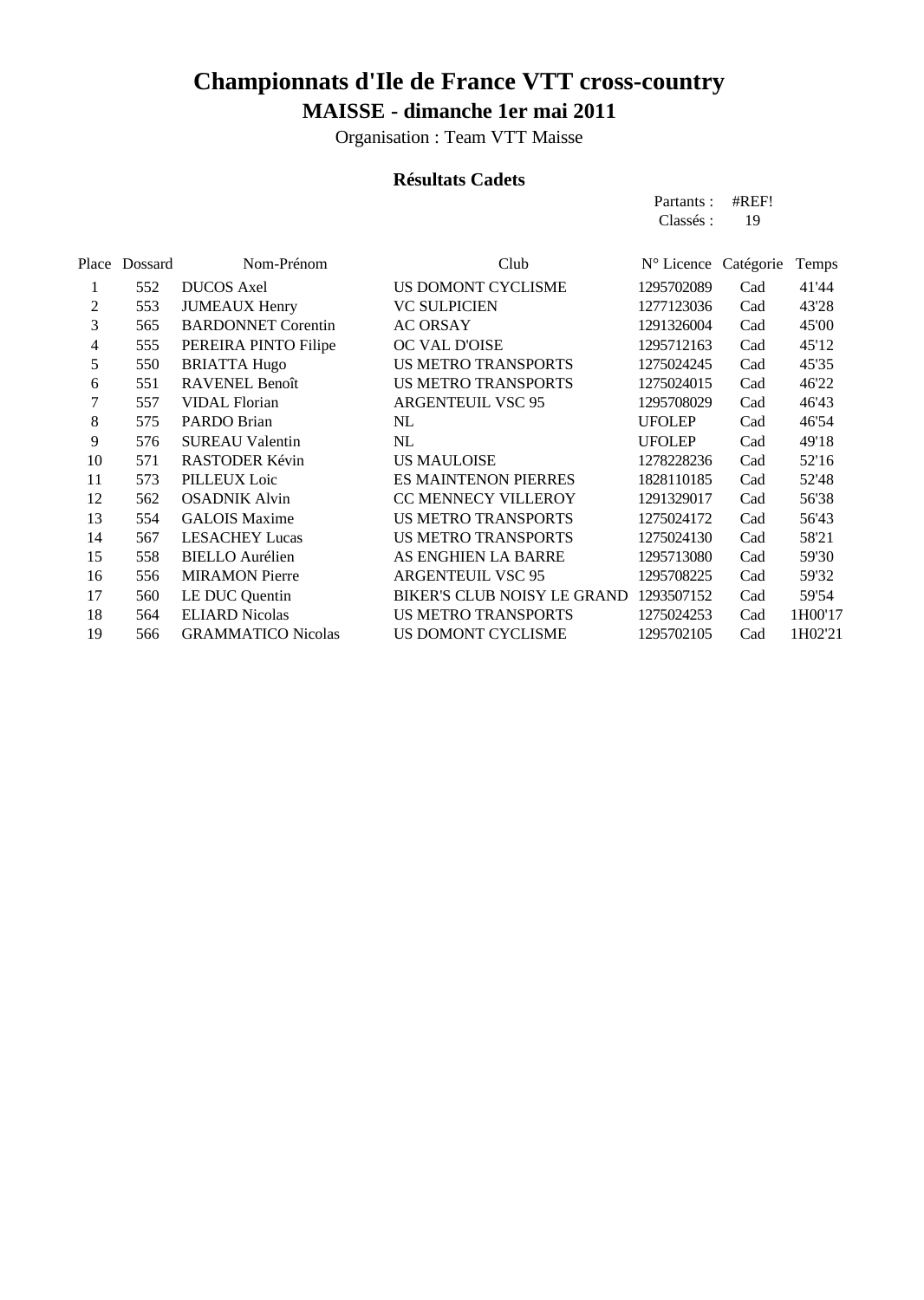Organisation : Team VTT Maisse

### **Résultats Juniors**

|       |         |                               |                                       | Partants :           | #REF! |         |
|-------|---------|-------------------------------|---------------------------------------|----------------------|-------|---------|
|       |         |                               |                                       | Classés :            | 10    |         |
| Place | Dossard | Nom-Prénom                    | Club                                  | N° Licence Catégorie |       | Temps   |
|       | 352     | <b>DELON</b> Denis            | <b>ARGENTEUIL VSC 95</b>              | 1295708418           | Junh  | 1H42'03 |
| 2     | 351     | <b>BOURDEVAIRE Jean-Louis</b> | US DOMONT CYCLISME                    | 1295702144           | Junh  | 1H43'53 |
| 3     | 350     | <b>RIGAUD Nicolas</b>         | <b>ARGENTEUIL VSC 95</b>              | 1295708415           | Junh  | 1H45'46 |
| 4     | 357     | <b>DELAROCHE</b> Pierre       | AS ENGHIEN LA BARRE                   | 1295713089           | Junh  | 1H49'37 |
| 5     | 358     | <b>GUYOT Hugo</b>             | <b>ASCO VTT</b>                       | 1845206060           | Junh  | 1H51'16 |
| 6     | 359     | <b>POHER Tristan</b>          | <b>TEAM VTT MAISSE</b>                | 1291325029           | Junh  |         |
| 7     | 362     | <b>BOURDON</b> Thomas         | NL                                    | Ufolep               | jJunh |         |
| 8     | 356     | <b>MORLET Clément</b>         | VAL D'EUROPE TEAM CYCLISTE 1277145037 |                      | Junh  |         |
| 9     | 363     | <b>YSSAD Yannis</b>           | ARGENTEUIL VSC 95                     | 1295708405           | jJunh |         |
| 10    | 355     | <b>BARRAULT Bastien</b>       | EC BOUCLES DE LA MARNE                | 1277126060           | Junh  |         |
|       |         |                               |                                       |                      |       |         |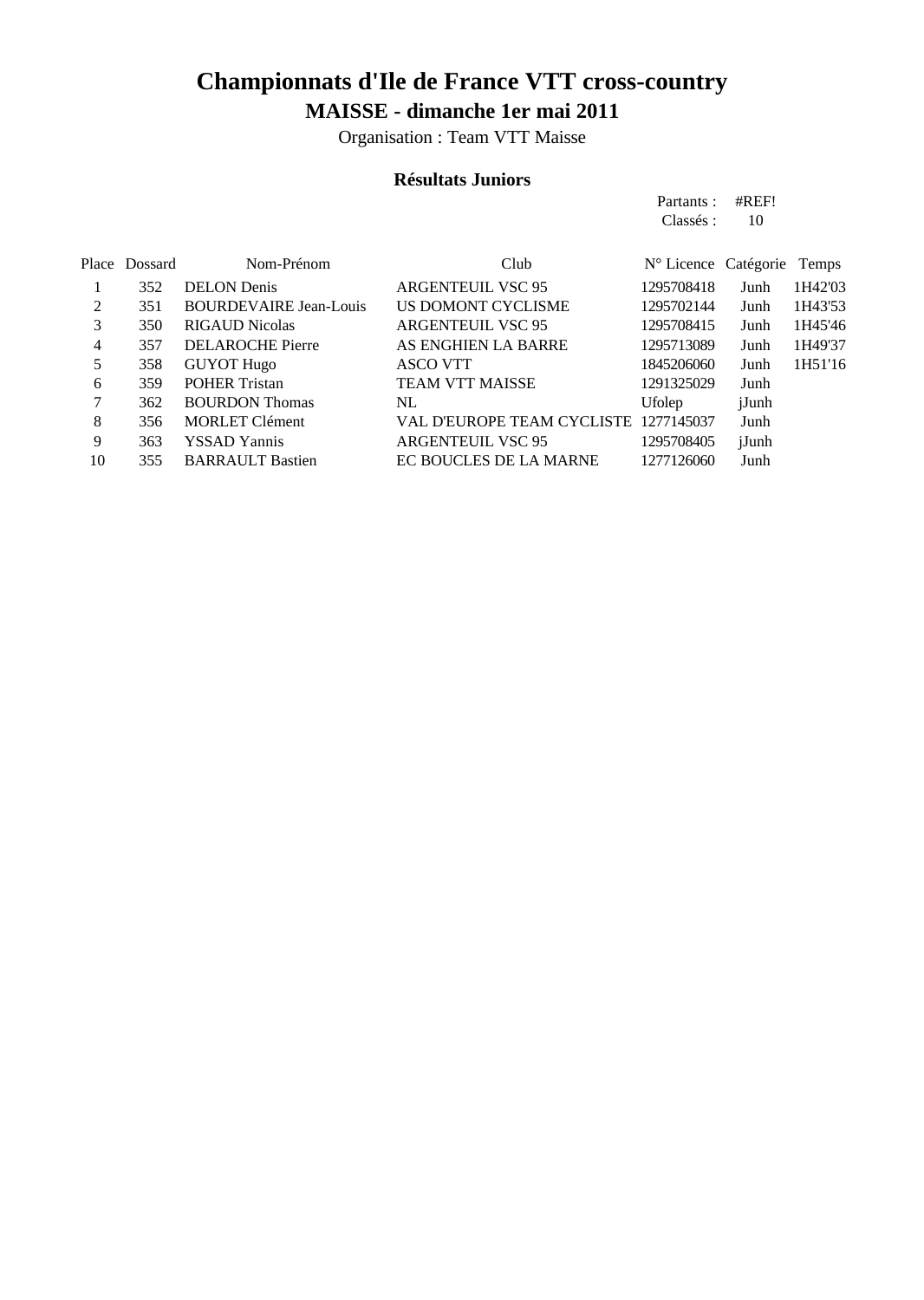Organisation : Team VTT Maisse

### **Résultats Espoirs**

|       |         |                           |                                         | Partants :                    | #REF! |         |
|-------|---------|---------------------------|-----------------------------------------|-------------------------------|-------|---------|
|       |         |                           |                                         | Classés :                     | 13    |         |
|       |         |                           |                                         |                               |       |         |
| Place | Dossard | Nom-Prénom                | Club                                    | $N^{\circ}$ Licence Catégorie |       | Temps   |
| 1     | 100     | <b>BOURDEVAIRE Julien</b> | US DOMONT CYCLISME                      | 1295702118                    | Esp   | 2H00'48 |
| 2     | 103     | LE CLAINCHE Jimmy         | US DOMONT CYCLISME                      | 1295702076                    | Esp   | 2H03'29 |
| 3     | 107     | <b>OBERTI</b> Julien      | <b>PAC SANNOIS 95</b>                   | 1295714329                    | Esp   | 2H05'31 |
| 4     | 114     | <b>LEBRAS</b> Clément     | <b>CM AUBERVILLIERS 93</b>              | 1293505465                    | Esp   | 2H06'36 |
| 5     | 105     | <b>NOGUEIRA Romain</b>    | LES BLEUS DE FRANCE SURESNES 1292402117 |                               | Esp   | 2H13'21 |
| 6     | 112     | <b>VERRE</b> Thomas       | <b>US MAULOISE</b>                      | 1278228137                    | Esp   | 2H14'42 |
| 7     | 101     | N'GUYEN Maxime            | US DOMONT CYCLISME                      | 1295702162                    | Esp   | 2H17'23 |
| 8     | 104     | <b>RAVENEL Jeremy</b>     | <b>US METRO TRANSPORTS</b>              | 1275024058                    | Esp   | 2H18'40 |
| 9     | 115     | <b>VAILLANT</b> Pierre    | NL                                      | Ufolep                        | Esp   | 2H19'00 |
| 10    | 116     | <b>HAIN Nicolas</b>       | NL                                      | Ufolep                        | Esp   | 1T      |
| 11    | 102     | <b>LEMOINE</b> Thomas     | <b>LA PEDALE FERTOISE</b>               | 1277102115                    | Esp   | 1T      |
| 12    | 106     | <b>TYBURN</b> Arnaud      | LES BLEUS DE FRANCE SURESNES 1292402106 |                               | Esp   | 1T      |
|       |         |                           |                                         |                               |       |         |

111 GIRARDIN Maxime ASCO VTT 1845206005 Esp 2H06'36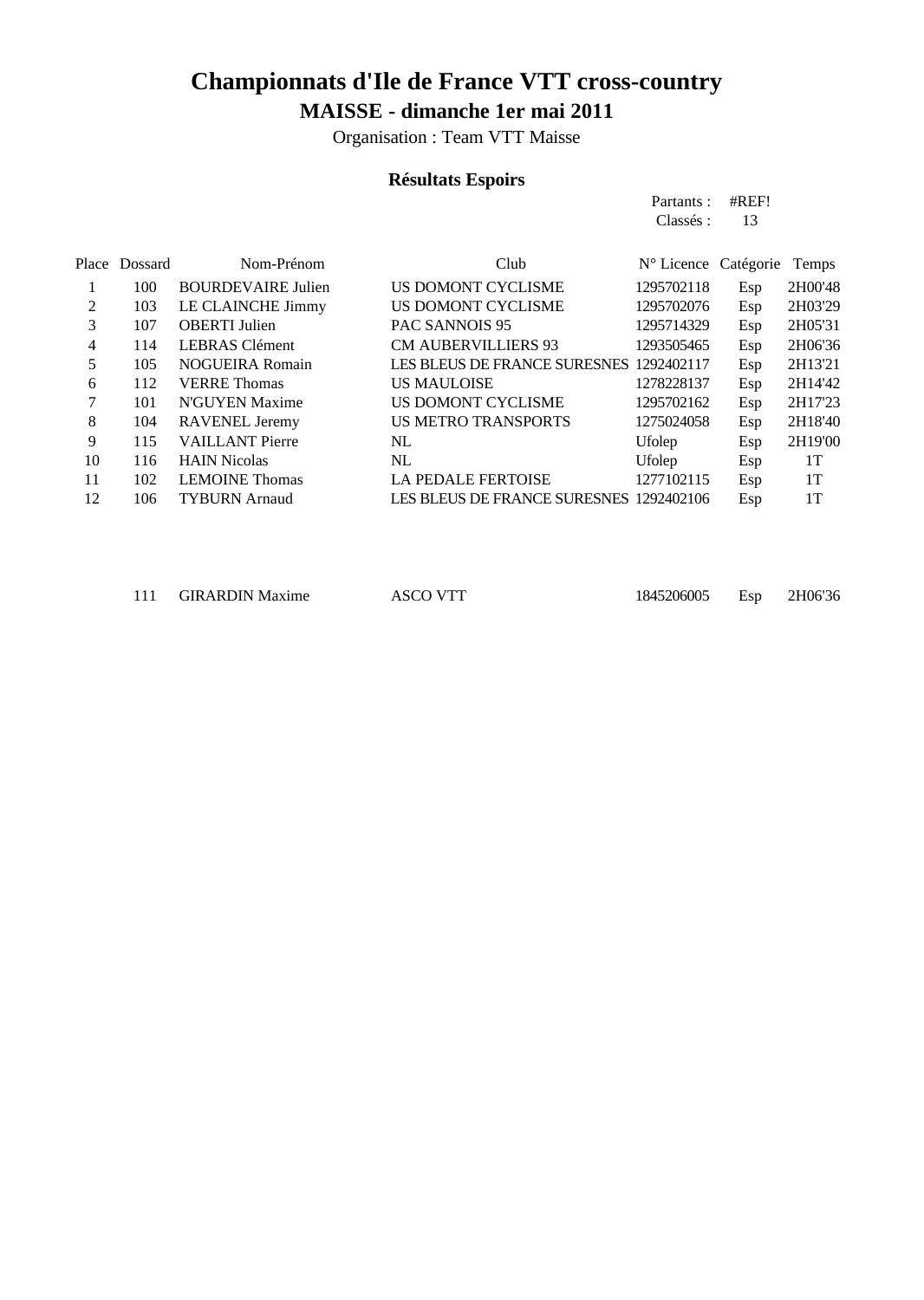Organisation : Team VTT Maisse

#### **Résultats Seniors**

|                |         |                               |                                         | Partants :           | #REF! |         |
|----------------|---------|-------------------------------|-----------------------------------------|----------------------|-------|---------|
|                |         |                               |                                         | Classés :            | 13    |         |
|                |         |                               |                                         |                      |       |         |
| Place          | Dossard | Nom-Prénom                    | Club                                    | N° Licence Catégorie |       | Temps   |
|                |         | <b>LEBRETON Pierre</b>        | US DOMONT CYCLISME                      | 1295702123           | Sen   | 1H56'25 |
| $\overline{2}$ | 14      | <b>MARILLAUD Fabien</b>       | <b>PAC SANNOIS 95</b>                   | 1295714487           | Sen   | 1H57'34 |
| 3              | 10      | DELAMARRE Christophe          | LES BLEUS DE FRANCE SURESNES 1292402001 |                      | Sen   | 2H01'50 |
| 4              | 9       | <b>CHARTIER Cédric</b>        | LES BLEUS DE FRANCE SURESNES 1292402008 |                      | Sen   | 2H03'07 |
| 5              | 6       | <b>WASZCZYSZYN Olivier</b>    | US DOMONT CYCLISME                      | 1295702048           | Sen   | 2H03'58 |
| 6              | 2       | <b>CHOISY</b> Emeric          | <b>CM AUBERVILLIERS 93</b>              | 1293505057           | Sen   | 2H04'36 |
| 7              | 11      | <b>VAUCHELLES Nicolas</b>     | OC VAL D'OISE                           | 1295712162           | Sen   | 2H09'59 |
| 8              | 7       | <b>LEGROS Thomas</b>          | LES BLEUS DE FRANCE SURESNES 1292402002 |                      | Sen   | 2H11'41 |
| 9              | 3       | <b>GARCIA Clément</b>         | LES BLEUS DE FRANCE SURESNES 1292402076 |                      | Sen   | 1T      |
| 10             | 4       | FORLINI Grégory               | BIKER'S CLUB NOISY LE GRAND             | 1293507068           | Sen   | 1T      |
| 11             | 8       | <b>CLUZET</b> Geoffray        | <b>THOMERY VTT</b>                      | 1277141049           | Sen   | 1T      |
| 12             | 5       | <b>MAHEUX-JOURET Geoffrey</b> | <b>TEAM VTT MAISSE</b>                  | 1291325001           | Sen   | 2T      |
| 13             | 16      | <b>LEGROS</b> Thibault        | LES BLEUS DE FRANCE SURESNES 1292402096 |                      | Sen   | 2T      |
|                |         |                               |                                         |                      |       |         |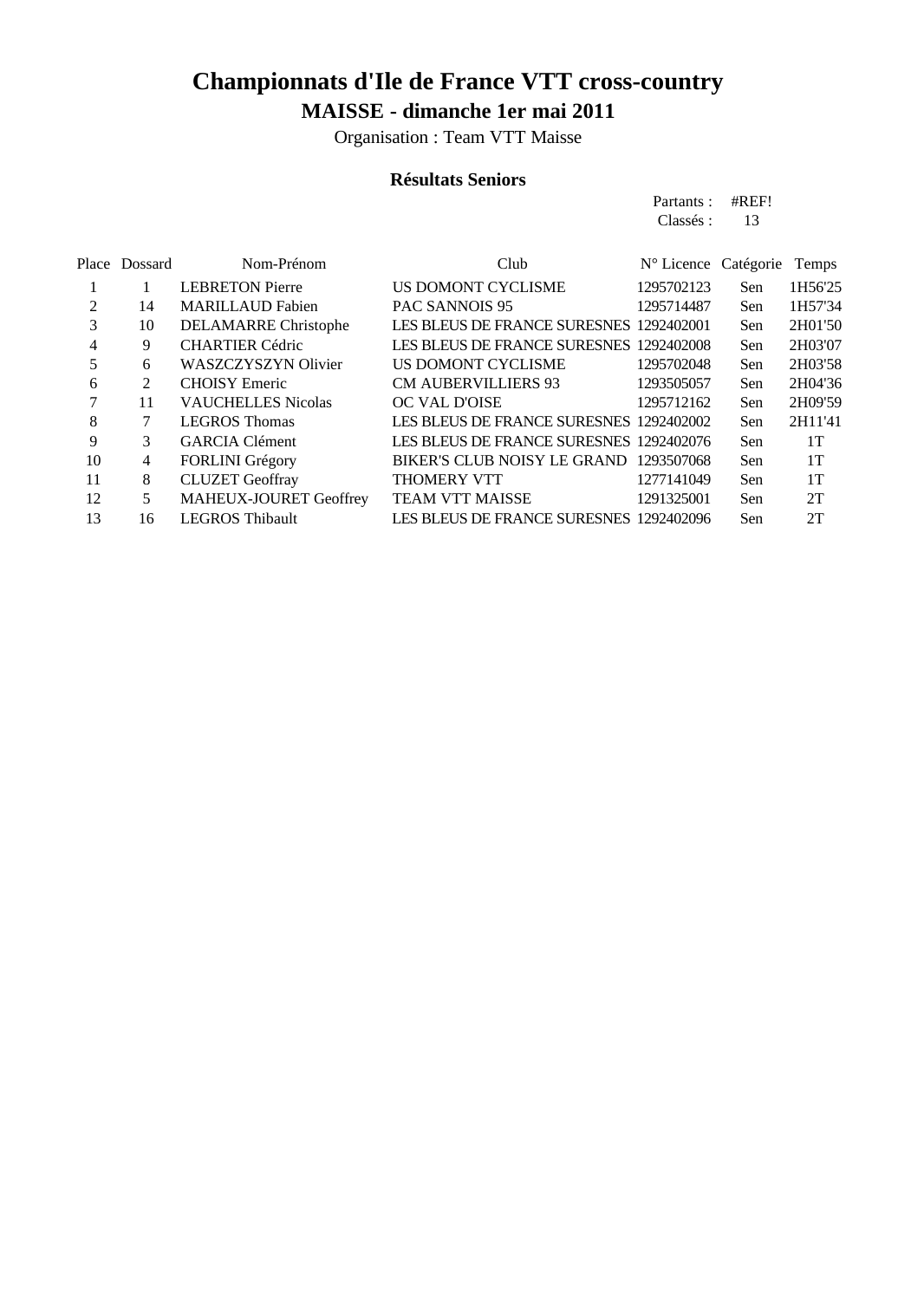Organisation : Team VTT Maisse

#### **Résultats Masters 1-2**

|       |         |                             |                                         | Partants :<br>Classés :    | #REF!<br>15 |         |
|-------|---------|-----------------------------|-----------------------------------------|----------------------------|-------------|---------|
| Place | Dossard | Nom-Prénom                  | Club                                    | N° Licence Catégorie Temps |             |         |
|       | 223     | <b>BROCHOT</b> Vincent      | LES SANGLIERS DU VEXIN                  | 1295736004                 | Mas $1/2$   | 2H06'07 |
| 2     | 209     | <b>BABAULT</b> Christophe   | LES BLEUS DE FRANCE SURESNES 1292402116 |                            | Mas $1/2$   | 2H12'04 |
| 3     | 217     | <b>ESCUAIN Sébastien</b>    | <b>LES KOYOTES</b>                      | 1275003003                 | Mas $1/2$   | 2H12'08 |
| 4     | 204     | <b>CARREIRA Jean-Pierre</b> | BIKER'S CLUB NOISY LE GRAND 1293507074  |                            | Mas $1/2$   | 2H14'23 |
| 5     | 205     | <b>MILLOT</b> Christophe    | <b>US METRO TRANSPORTS</b>              | 1275024118                 | Mas $1/2$   | 2H18'33 |
| 6     | 220     | <b>BONNOT Cédric</b>        | LES BLEUS DE FRANCE SURESNES 1292402118 |                            | Mas $1/2$   | 2H19'25 |
| 7     | 211     | <b>ROCHA</b> Serge          | LES BLEUS DE FRANCE SURESNES 1292402115 |                            | Mas $1/2$   | 1T      |
| 8     | 224     | <b>BERTRAND Thierry</b>     | NL                                      | $\Omega$                   | Mas $1/2$   | 1T      |
| 9     | 221     | PRUSVOST Jérome             | CSM VILLENEUVE LA GARENNE 1292420110    |                            | Mas $1/2$   | 1T      |
| 10    | 214     | <b>TIXIER Sébastien</b>     | LES BLEUS DE FRANCE SURESNES 1292402010 |                            | Mas $1/2$   | 1T      |
| 11    | 210     | <b>CATHENOZ Thibaut</b>     | BIKER'S CLUB NOISY LE GRAND 1293507188  |                            | Mas $1/2$   | 1T      |
| 12    | 213     | <b>DRACK</b> Serge          | <b>THOMERY VTT</b>                      | 1277141048                 | Mas $1/2$   | 1T      |
| 13    | 212     | <b>ABERBOUR Jérome</b>      | LES BLEUS DE FRANCE SURESNES 1292402114 |                            | Mas $1/2$   | 1T      |
| 14    | 219     | <b>LENFANT</b> Julien       | <b>OG VTT</b>                           | 1292414056                 | Mas $1/2$   | 1T      |
|       |         |                             |                                         |                            |             |         |

FROMONT Yann UC GIEN SPORT 1845070187 Mas 1/2 2H04'40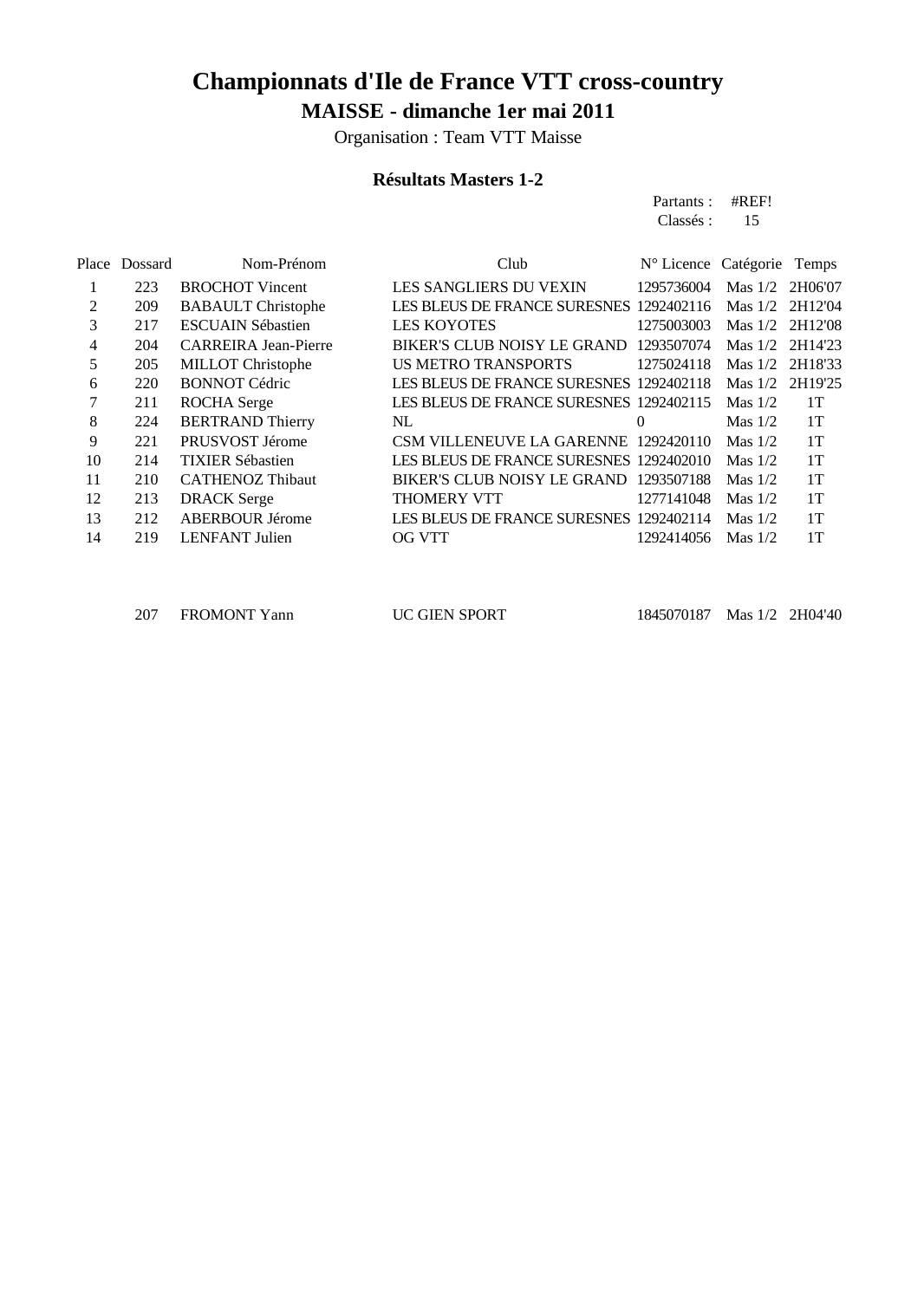Organisation : Team VTT Maisse

#### **Résultats Masters 3-4-5**

| Partants: #REF!<br>Classes : 31 |  |
|---------------------------------|--|
| $N0$ Leanan $C0$ Leaning        |  |

|                | Place Dossard | Nom-Prénom                 | Club                                    | N° Licence Catégorie |                  | Temps   |
|----------------|---------------|----------------------------|-----------------------------------------|----------------------|------------------|---------|
| 1              | 301           | PAUCHARD Stéphane          | <b>ESC MEAUX</b>                        | 1277101266           | Mas $3/4$        | 1H26'54 |
| 2              | 300           | <b>CHAMBARD</b> Christophe | US DOMONT CYCLISME                      | 1295702148           | Mas $3/4$        | 1H28'12 |
| 3              | 302           | <b>LELONG Olivier</b>      | <b>LA PEDALE FERTOISE</b>               | 1277102167           | Mas $3/4$        | 1H29'59 |
| $\overline{4}$ | 307           | <b>CORBEAU Laurent</b>     | EC MONTGERON VIGNEUX                    | 1291307045           | Mas $3/4$        | 1H30'38 |
| 5              | 336           | PACHOT Stéphane            | EC Morsang sur Orge                     | 1291339029           | Mas 5            | 1H30'44 |
| 6              | 311           | <b>MICHOUT Eric</b>        | <b>US METRO TRANSPORTS</b>              | 1275024237           | Mas $3/4$        | 1H32'33 |
| 7              | 338           | <b>TESSON Patrick</b>      | NL                                      | $\theta$             | Mas $3/4$        | 1H33'00 |
| 8              | 314           | <b>CRENEL Didier</b>       | US DOMONT CYCLISME                      | 1295702037           | Mas 3/4          | 1H33'15 |
| 9              | 334           | <b>FOURNET Pascal</b>      | NL                                      | $\Omega$             | Mas $3/4$        | 1H35'19 |
| 10             | 305           | <b>PARMENTIER Franck</b>   | BIKER'S CLUB NOISY LE GRAND             | 1293507203           | Mas $3/4$        | 1H36'55 |
| 11             | 322           | <b>GRANGE Jean-Claude</b>  | <b>JS FERTE GAUCHER</b>                 | 1277114096           | Mas 5            | 1H37'09 |
| 12             | 303           | DONATI Jean-François       | <b>US RIS ORANGIS</b>                   | 1291322062           | Mas $3/4$        | 1H35'05 |
| 13             | 327           | <b>GRANCHER Bernard</b>    | <b>ACVO</b>                             | 1295710041           | Mas <sub>5</sub> |         |
| 14             | 333           | <b>BREHIER Hugues</b>      | NL                                      | 0                    | Mas $3/4$        |         |
| 15             | 318           | <b>BULLIOT</b> Jean-Michel | EC MONTGERON VIGNEUX                    | 1291307189           | Mas $3/4$        |         |
| 16             | 337           | LE MOAL Yannick            | EC Morsang sur Orge                     | 1291339006           | Mas $3/4$        |         |
| 17             | 326           | <b>BAILLEUL Michel</b>     | <b>US METRO TRANSPORTS</b>              | 1275024165           | Mas <sub>5</sub> |         |
| 18             | 328           | <b>JUPILLAT Christian</b>  | LES BLEUS DE FRANCE SURESNES 1292402042 |                      | Mas 5            |         |
| 19             | 335           | <b>GARYGA Gilles</b>       | NL                                      | 0                    | Mas 5            |         |
| 20             | 323           | VIDAL Gérard               | PAC SANNOIS 95                          | 1295714404           | Mas 5            |         |
| 21             | 331           | PERRON Didier              | NL                                      | Ufolep               | Mas <sub>5</sub> |         |
| 22             | 317           | DE NANTES Yves             | <b>LES SANGLIERS DU VEXIN</b>           | 1295736021           | Mas $3/4$        |         |
| 23             | 316           | <b>COUTANT Christophe</b>  | BIKER'S CLUB NOISY LE GRAND             | 1293507173           | Mas $3/4$        |         |
| 24             | 321           | <b>BALEINE Wilfried</b>    | NL                                      | Ufolep               | Mas $3/4$        |         |
| 25             | 308           | <b>OSADNIK Alain</b>       | CC MENNECY VILLEROY                     | 1291329016           | Mas $3/4$        |         |
| 26             | 319           | <b>STUMPF Franck</b>       | <b>LA PEDALE FERTOISE</b>               | 1277102022           | Mas $3/4$        | 1T      |
| 27             | 306           | <b>HANDJIAN</b> Pierre     | BIKER'S CLUB NOISY LE GRAND             | 1293507149           | Mas $3/4$        | 1T      |
| 28             | 332           | <b>GATINEAU Christian</b>  | <b>NL</b>                               | Ufolep               | Mas 5            | 1T      |
| 29             | 312           | <b>NOÊL</b> Franck         | <b>LES KOYOTES</b>                      | 1275003006           | Mas 3/4          | 1T      |
| 30             | 330           | KLATOVSKY Jean-François    | <b>OG VTT</b>                           | 1292414148           | Mas 5            | 1T      |
| 31             | 313           | <b>BARRAULT Noël</b>       | EC BOUCLES DE LA MARNE                  | 1277126131           | Mas 3/4          | 1T      |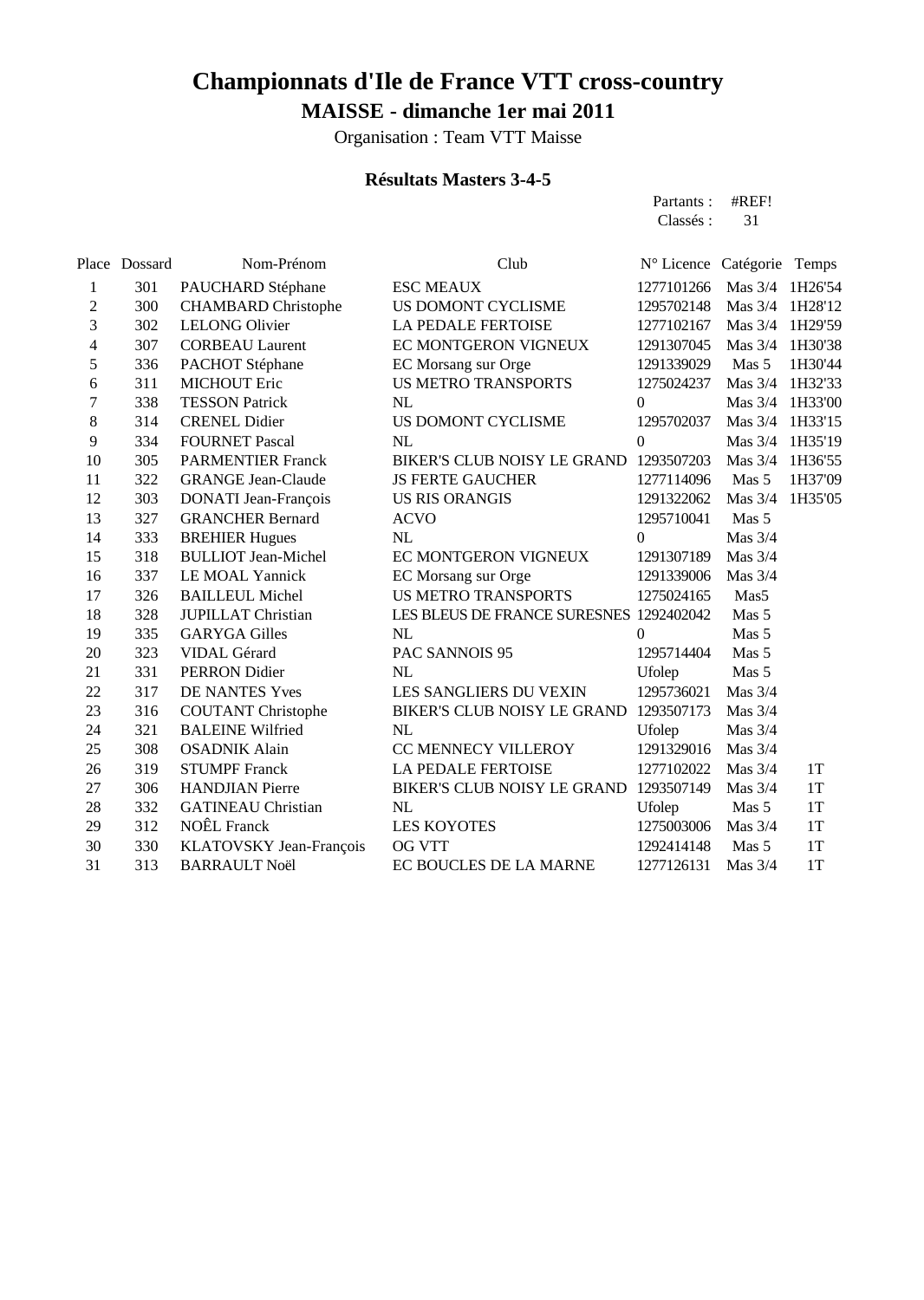| 1 PACHOT Stéphane       | EC Morsang sur Orge $1291339029$                       |            | Mas 5 |
|-------------------------|--------------------------------------------------------|------------|-------|
|                         | 2 GRANGE Jean-Claude JS FERTE GAUCHER 1277114096 Mas 5 |            |       |
| 3 GRANCHER Bernard ACVO |                                                        | 1295710041 | Mas 5 |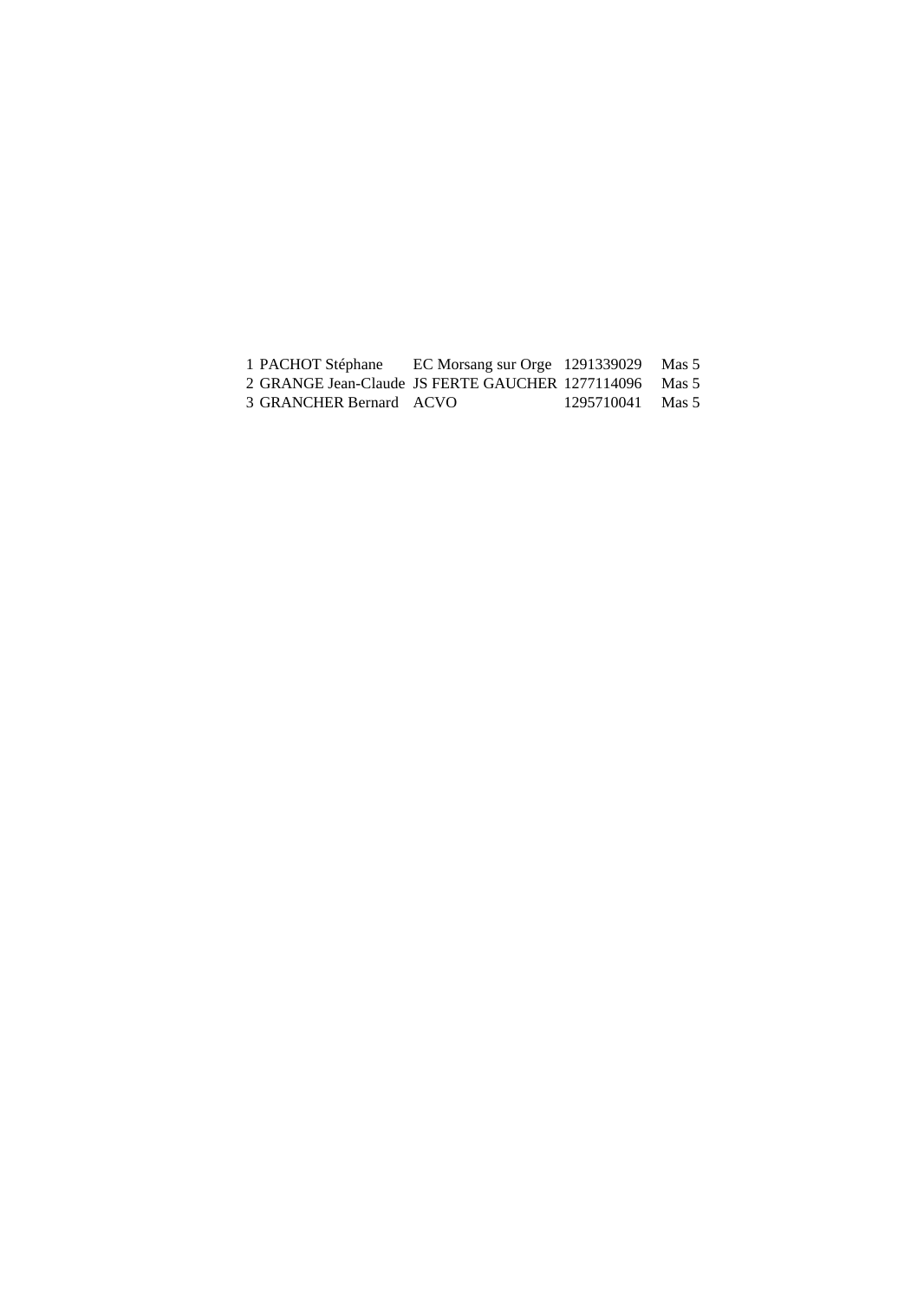Organisation : Team VTT Maisse

#### **Résultats Tandems**

#### Partants : Classés :

| Place Dossard | Nom-Prénom              | Club                                   | N° Licence Catégorie Temps |     |  |
|---------------|-------------------------|----------------------------------------|----------------------------|-----|--|
|               | 401a SARTORI Laurent    | LES BLEUS DE FRANCE SURESNE 1292402103 |                            | Tan |  |
|               | 401b NARI Olivier       | AS CORBEIL ESSONNES                    | 1291302340                 | Tan |  |
|               | 403a LEFAUT Erwan       | US MELUNAISE                           | 1277112017                 | Tan |  |
|               | 403b MATHIEU Christophe | <b>TEAM VTT MAISSE</b>                 | 1291325042                 | Tan |  |
|               | 405a FREMINET Jérome    | LES BLEUS DE FRANCE SURESNE 1292402070 |                            | Tan |  |
|               | 405b FREMINET Maxence   | LES BLEUS DE FRANCE SURESNE 1292402112 |                            | Tan |  |
|               |                         |                                        |                            |     |  |